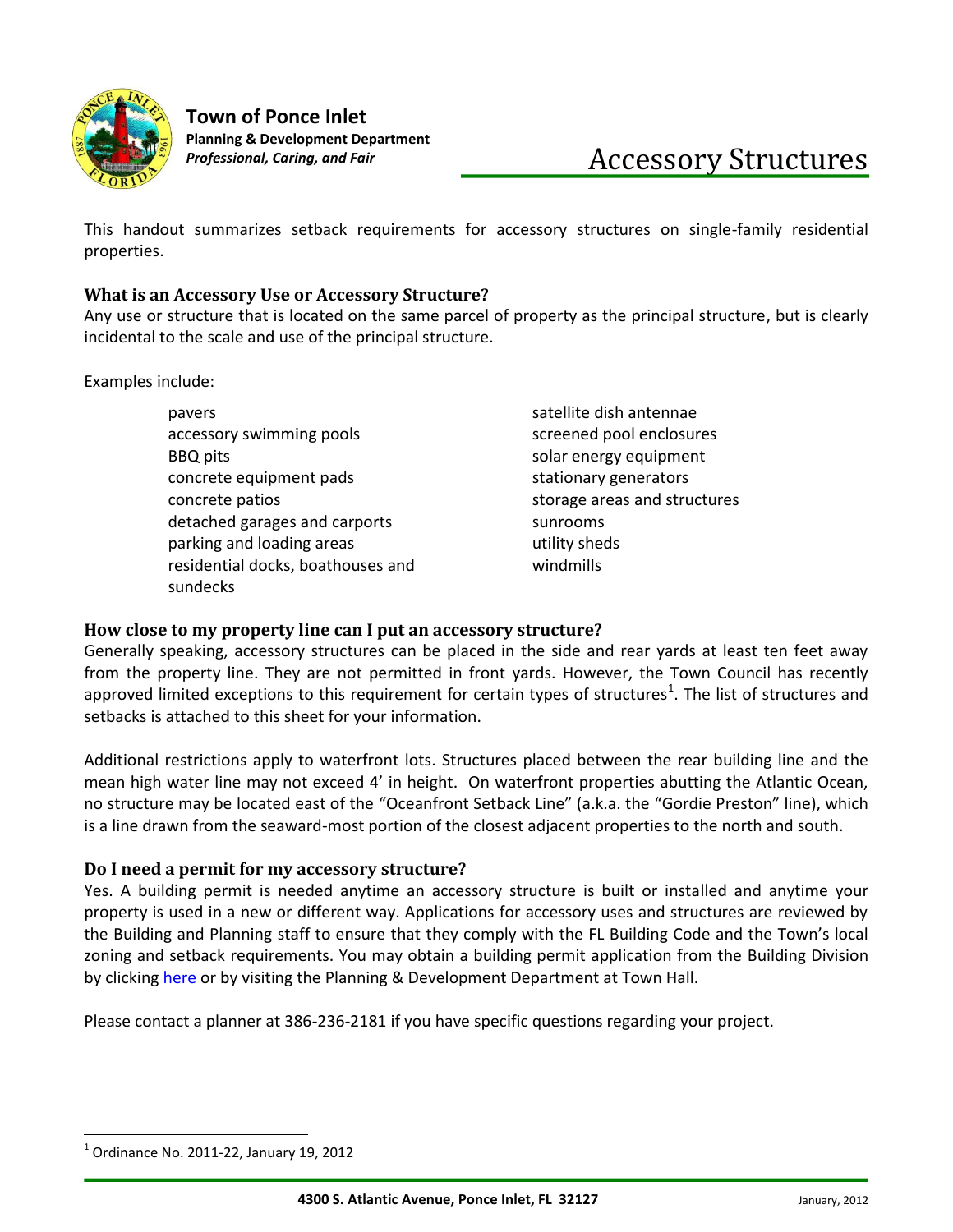| <b>Type of Encroachment</b>                                                                                                                                                                                           | <b>Encroachment Amount</b>                                                                                                                                                                                                                          |
|-----------------------------------------------------------------------------------------------------------------------------------------------------------------------------------------------------------------------|-----------------------------------------------------------------------------------------------------------------------------------------------------------------------------------------------------------------------------------------------------|
| Ancillary equipment, at grade (air conditioners, pool<br>equipment, above ground propane tanks, generators,<br>etc.)                                                                                                  | Not to encroach more than 50% into the side, rear, and<br>waterfront yards                                                                                                                                                                          |
| Architectural features (awnings, eaves, cornices,<br>canopies, chimneys, sunshades, sills, beam ends,<br>awnings, planters, and other architectural<br>embellishments) with less than a 30-inch vertical<br>thickness | Roof overhangs and eaves may protrude up to four feet into<br>any minimum required yard setback areas.<br>All other listed elements may protrude no more than two<br>and one-half feet into any minimum required yard setback<br>areas.             |
| Dumpster enclosures in non-residential and multi-family<br>residential zoning districts regulated under Section<br>62.4.3 of the Code of Ordinances                                                                   | No closer than 5 feet from side and rear property lines; in<br>waterfront yards, no closer than 10 feet from upland edge of<br>seawall or MHWL, whichever is closer to the building line                                                            |
| Fences and walls                                                                                                                                                                                                      | To property line; in waterfront yards, up to the upland edge<br>of seawall or MHWL, whichever is closer to building line                                                                                                                            |
| Flag poles, freestanding                                                                                                                                                                                              | No closer than 5 feet from front and rear property lines                                                                                                                                                                                            |
| Flagpoles, mounted on building façade                                                                                                                                                                                 | May project up to 5 feet from the building façade.                                                                                                                                                                                                  |
| Covered or uncovered porches, decks,<br>and patios (open on three sides)                                                                                                                                              | No closer than 8 feet from front and rear property lines, up<br>to a maximum of 1/3 of the distance between property line<br>and building line, whichever is farther away from the<br>property line                                                 |
| Second and third story balconies<br>(not to support any enclosure or structures) <sup>1</sup>                                                                                                                         | May project up to 6 feet into the front and rear yard setback<br>area and 3 feet into side yard setback area.                                                                                                                                       |
| Paver patios (waterfront properties) <sup>2</sup>                                                                                                                                                                     | In waterfront yards, to upland edge of seawall or MHWL,<br>whichever is closer to the building line                                                                                                                                                 |
| Play equipment, residential (up to 8' height)                                                                                                                                                                         | A setback of 1 foot from property line for every 1 foot in<br>equipment height above grade                                                                                                                                                          |
| Unenclosed swimming pools                                                                                                                                                                                             | No closer than 10 feet from rear property line; in waterfront<br>yards, no closer than 5 feet from upland edge of seawall or<br>MHWL whichever is closer to the building line or as<br>permitted by DEP, whichever is more restrictive <sup>3</sup> |
| Handicap Accessible Ramp not exceeding 4 feet in width                                                                                                                                                                | To property lines; in waterfront yards, to the upland edge of<br>the seawall or MHWL, whichever is closer to the building line.                                                                                                                     |
| Paver walkways not exceeding 4 feet in width <sup>4</sup>                                                                                                                                                             | No closer than 3 feet from front, side, and rear property<br>lines, and, for pervious pavers up to the property line; in<br>waterfront yards, to, or parallel to, upland edge of seawall or<br>MHWL, whichever is closer to the building line.      |
| Steps connecting a raised deck to the adjacent grade                                                                                                                                                                  | No closer than 5 feet from front, side, and rear property<br>lines; in waterfront yards, steps must terminate no closer<br>than 4 feet from the upland edge of seawall or MHWL,<br>whichever is closer to the building line                         |

See Table Notes next page.